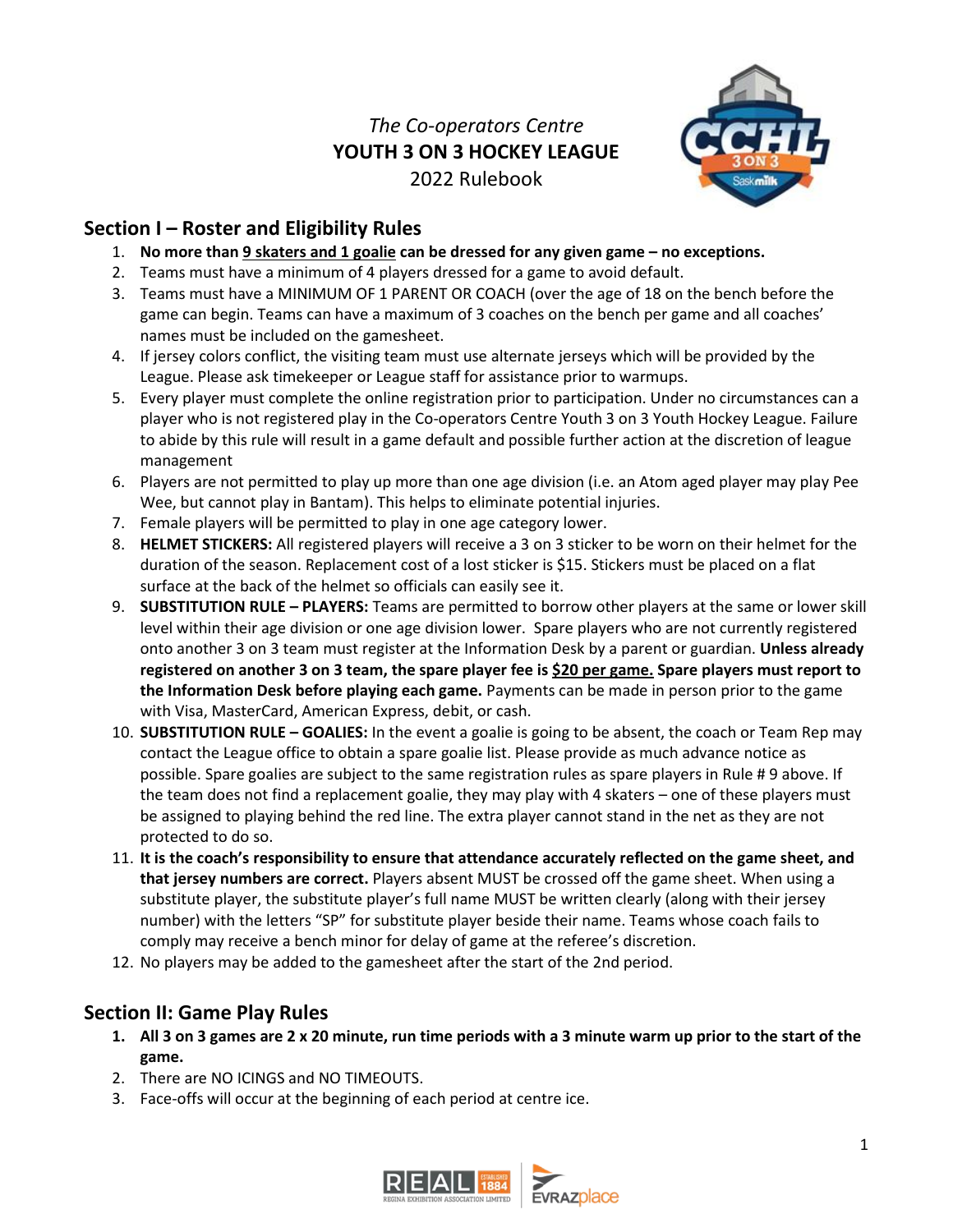- 4. Teams will not change ends between periods.
- 5. **TAG UP OFFSIDE:** when players are offside, they must clear the offensive zone to the neutral zone before re-attacking in the offensive zone. Referees will coach the offending team out of the zone. If a play is whistled offside, the puck will automatically be awarded to the opposing team.

#### 6. **CHANGE OF POSSESSION**

- **OUT OF PLAY:** When the puck goes out of play, the team not responsible for the stoppage in play will be awarded the puck. A minimum of ten feet of clearance shall be given to resume play. No face-off will occur.
- **OUT OF PLAY OFF GOALIE:** When the puck goes directly out of play off the goalie, the referee will give the attacking team possession of the puck in the neutral zone. All attacking team players must clear the offensive zone before re-attacking.
- **GOAL SCORED:** When a goal is scored, the scoring team is required to retreat back to the BLUE LINE until the puck is brought forward to the blue line by the opposition. If the scoring team intentionally touches the puck prior to clearing the blue line, referees will issue a warning or award a penalty shot at their discretion. A team clearing the puck has 10 seconds to proceed past the blue line. If they take more than 10 seconds to bring the puck to the blue line, the scoring team may attack ON THE REFEREES SIGNAL.
- **GOALIE FREEZES PUCK:** The goalie has 5 seconds to get rid of the puck. If the goalie holds the puck for more than 5 seconds, referees will issue a warning or award a delay of game penalty at their discretion. The attacking team is required to retreat to the ringette line until the puck is played forward. If the attacking team intentionally touches the puck prior to the other team advancing forward, referees will issue a warning or award a penalty shot at their discretion.
- Any other stoppage of play caused by a team will result in possession of the puck being awarded to the team not responsible for the stoppage.
- 7. **PULLED GOALIE:** Teams may pull their goalie for an extra attacker only in the LAST 3 MINUTES of a game, or on delayed penalty calls.
- 8. **SHOOTOUT PROTOCOL:** There will be no overtime, but **SHOOTOUTS** will be conducted to determine winners in tie games. Referees use Hockey Canada procedures for penalty shots. For the shootout the following will occur:
	- 3 shooters per team
	- The home team will choose which team shoots first
	- Once a player has attempted his/her shot, they shall move to the side of the rink opposite the players' bench.
	- If the game remains tied following the first three shooters, sudden victory will decide the game winner.
	- Every eligible player must shoot once before any player takes a second shot.
	- Shootout sessions may be cancelled due to schedule constraints as determined by League Management.
- 9. A maximum of a 7 goal differential will be put onto the time clock.
- 10. In a one-sided game, the losing team may be permitted to put an extra attacked on the ice. This is at the discretion of League Administration and CCHL Officials.

### **Section III – Penalties**

- 1. **There is no BODY CHECKING allowed in the 3 on 3 Youth Hockey League.**
- 2. All minor penalties will result in a penalty shot. The penalty procedure is as follows:
	- a. When a penalty is called, the clock will continue to run.

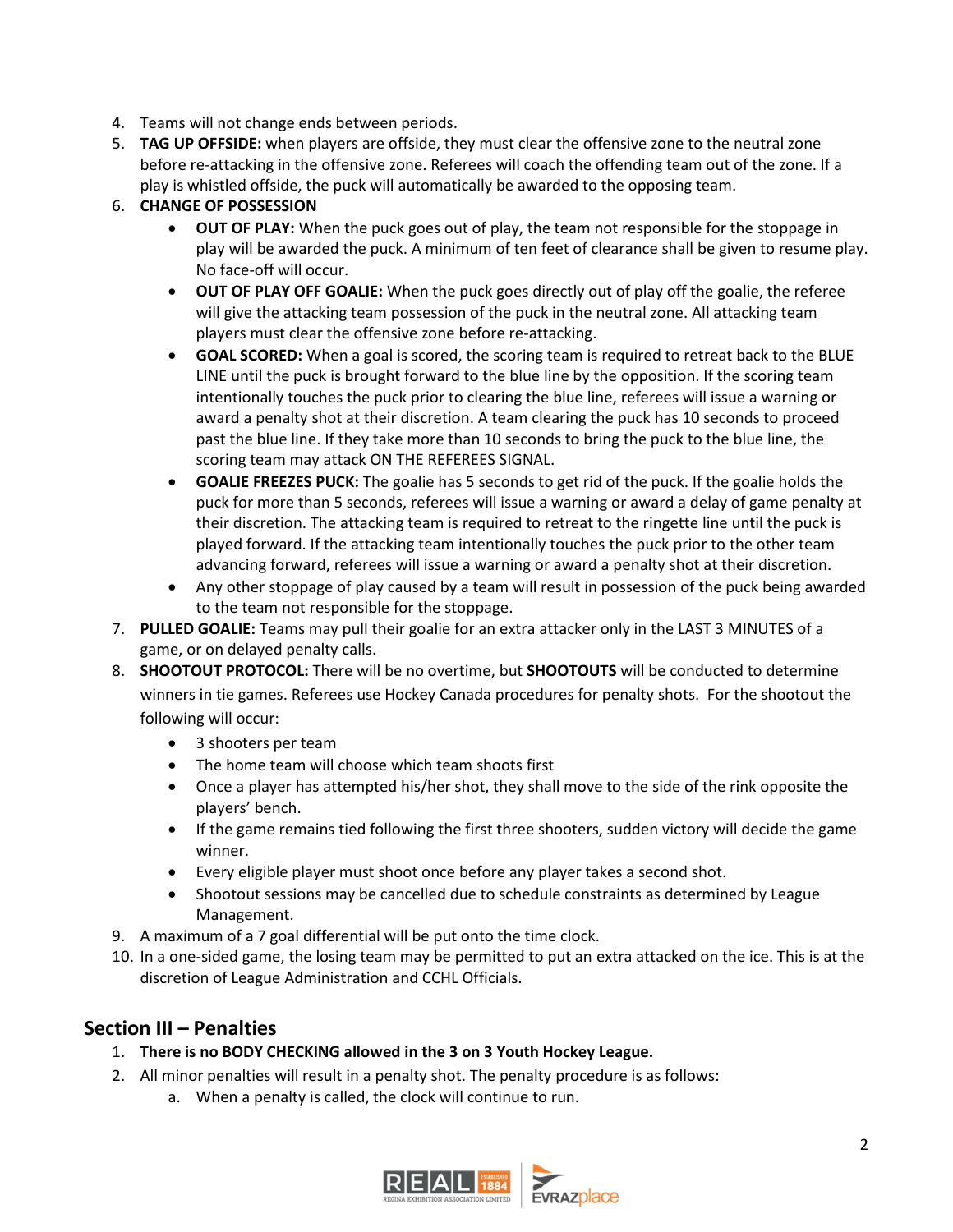- b. Penalty shot must be taken by the player infracted upon.
- c. The player taking the penalty shot will line up at centre ice.
- d. All other players from both teams will line up at the far blue line.
- e. All players will start from a standing position.
- f. Referees will blow their whistles to start play.
- g. Once the player taking the penalty shot has reached the far blue line, players on the penalized team are allowed to "chase" the player taking the shot and can prevent it if able to do so
- h. Should the player miss the penalty shot, play will continue.
- i. If a goal is scored, players must clear the zone as normal.
- j. In the event that there is no goalie on a team and a penalty is called against that team, the goal will automatically be awarded; a penalty show will not be taken on an empty net.
- 3. Any individual receiving 3 minor penalties in one game will receive a game ejection. The player may receive a suspension if this is a consistent problem.
- 4. Coincidental minor penalties will result in no penalty shots for either team but the timekeeper will mark this penalty down to be counted toward the maximum of 3 minor penalties before receiving a game ejection. Coincidental minor penalties will result in a face-off at centre ice.
- 5. A major penalty will result in the offending player(s) ejection from the game and two penalty shots being awarded to the opposing team.
- 6. Any major penalty will be written up on an incident report by the referee and will be reviewed by the League Manager to determine the length of the suspension for the offending player. **Under no circumstances will fighting be permitted in 3 on 3. Expulsion from the league WILL result.** A player suspended or expelled from the league for any reason will not be entitled to any refund or credit.
- 7. All checking from behind and intentional checking to the head penalties will accompany an ejection from the game and an additional minimum one game suspension.
- 8. During the course of the game, referees decisions are final. There is zero tolerance for aggressive or abusive language or behavior from coaches, players and spectators towards the on and off ice officials (please see Code of Conduct on the last page)

### **Section IV – Protective Equipment**

- 1. Goaltenders must use CSA approved helmets and masks.
- 2. Helmets are mandatory and must be worn by all players. Helmets must be CSA approved with properly fastened chinstraps. A minor penalty will be assessed to any player that does not have his/her helmet chin strap fastened properly. This rule will be enforced by the referees and league officials for all games.
- 3. Face shields are mandatory and must be worn by all players. Players will be required to wear a CSA approved full face shield. Failure to do so will result in the player being ejected from game.
- 4. Neck guards are mandatory and must be worn by all players. Failure to do so will result in player being removed from the game.
- 5. Mouth guards are strongly recommended for all players, but are not mandatory.

### **Section V – Other**

- **EQUAL ICE TIME**: All coaches are required to make every effort to ensure equal ice time for all 3on3 participants.
- The CCHL Office has the right to waive floods pursuant to timing issues.
- **DRESSING ROOMS:** Room keys are available at the Information Desk in exchange for collateral (such as car keys or a driver's license). Teams have a **maximum of 30 minutes before and after** the game to use the dressing room. Dressing rooms should be left in a clean and tidy condition. Any damage to Evraz Place property will be paid for by the individual(s) responsible, prior to any participation in any further

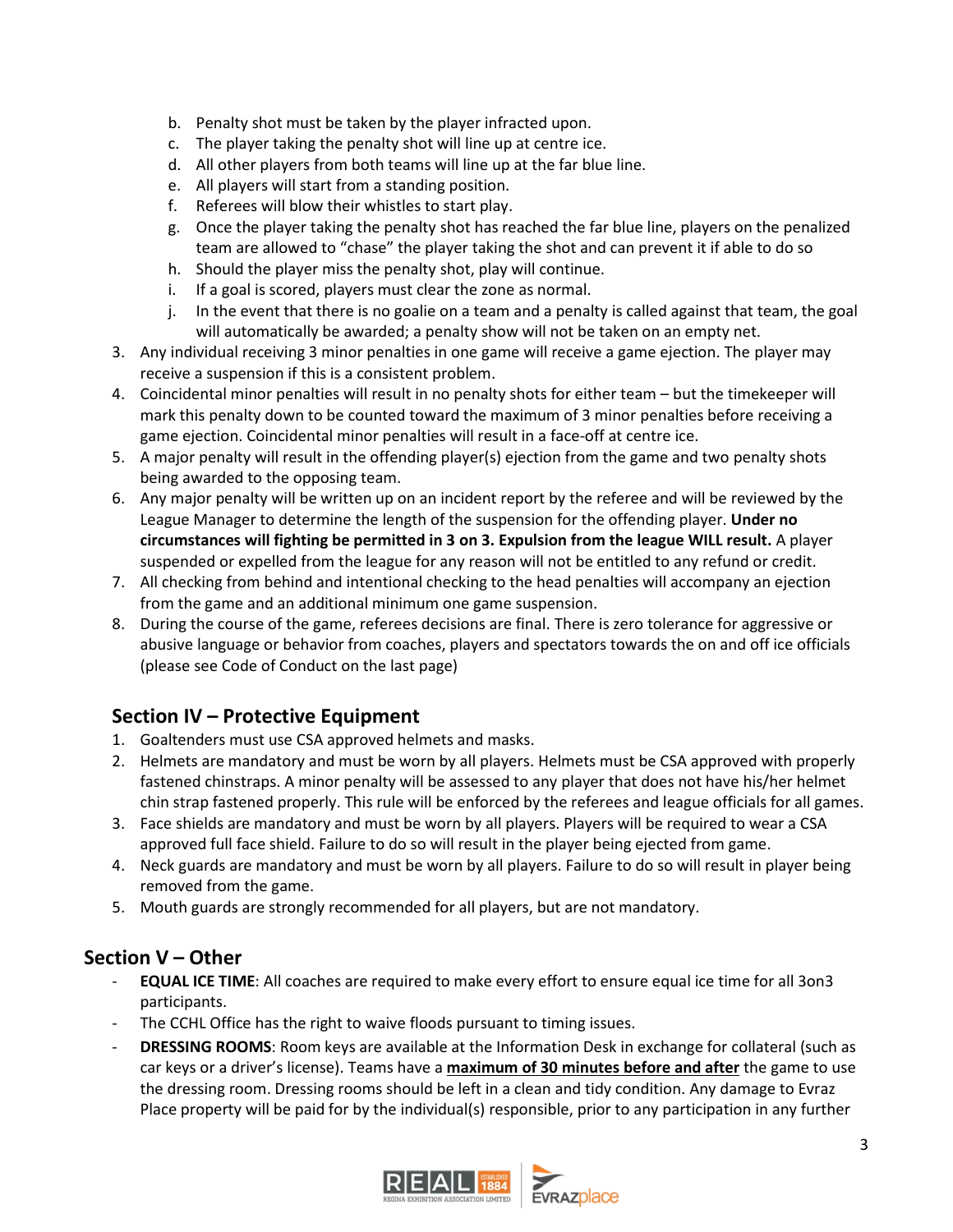league games. Non-compliance constitutes automatic suspension from the League and possible legal action. Evraz Place is not responsible for any lost or stolen items, please ensure the dressing room door is locked. Any co-ed teams may be required to share a dressing room with other teams.

- **DIVISION ALIGNMENT**: It is at the League Manager's discretion to move teams in order to create balanced divisions. CCHL League Management reserves the right to align teams in any division based on game performance and/or their assessment of individual or group skill levels.
- **REFUND POLICY:** If a participant is unable to take part in the program due to injury or medical reasons, the participant will need to provide a doctor's note. Once approved by the League Manager, the participant will receive a refund, proration will apply and an administration fee will not be charged. If a participant must withdraw due to any other reason than injury, an administration fee of \$25 will be charged. In the event that a player is unable to attend a game or is suspended from the league, no refund will be given.
- **CRIMINAL RECORD CHECK:** All volunteer coaches are required to submit a Criminal Record Check to the office before the season starts. The CRC must be valid within 1 year. Coaches who have not submitted their CRC will not be permitted on the bench.
- **COACHES REPORT FORMS**: All comments, concerns, or complaints must be submitted in writing to the League Manager at nhedman@evrazplace.com

### **Section VI - Scheduling**

- 1. If there are certain days, dates, or times that your team is not available to play, you must let the League Manager know before the schedule is posted; preferably in writing or email when you register your team. CCHL Administration will do their best to accommodate your request, but it may not always be possible. Schedule requests are for team registrations only.
- 2. Once the schedule is posted, it will not be changed unless absolutely necessary.
- 3. If your team cannot play a scheduled game, please contact the CCHL office at least 24 hours prior to the game. The game will not be rescheduled, but we will attempt to find another team to play against your opponent.

### **Section VII - Code of Conduct**

Regina Exhibition Association Ltd (REAL) identifies the standard of behavior that is expected of all 3on3 Youth Hockey League members including players, coaches, volunteers and spectators. REAL is committed to providing an environment in which all individuals are treated with respect. Parents, coaches, participants and staff of the Youth 3on3 Hockey League shall conduct themselves in a manner consistent with the values of the league, which include equality, honesty, and mutual respect. Any behavior that is disrespectful, offensive, abusive, racist or sexist, or constitutes harassment or abuse will not be tolerated. REAL reserves the right to suspend players or disallow attendance of parents, guardians, or spectators who do not comply with this code of conduct.

#### *Players Code of Conduct:* **I WILL….**

- **Play for FUN and work hard to improve my skills.**
- Be a team player get along with my teammates and involve them in the play.
- Learn and value sportsmanship, teamwork and discipline.
- Be on time for games and communicate with my coach when I will not be.
- **EXEC** Learn the rules and play by them.
- **Never argue against the referee's decision.**
- Respect my teammates, coaches, parents, officials, and facility staff.